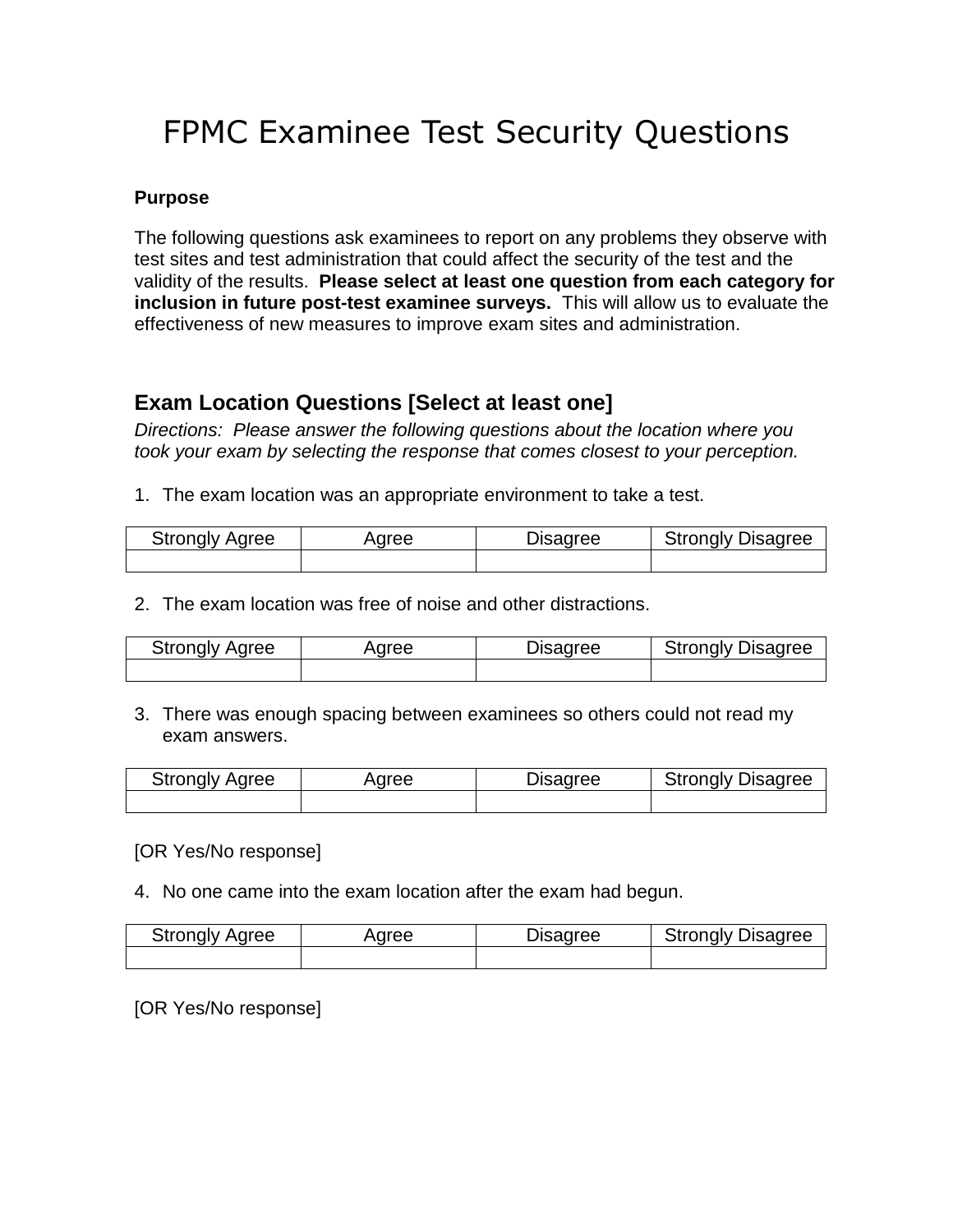### FPMC EXAMINEE TEST SECURITY QUESTIONS

*Directions: Please answer the following questions about the administration of your exam by selecting the response that comes closest to your perception.*

5. I was provided with clear directions about taking my exam.

| <b>Strongly Agree</b> | <b>aree</b> | Disagree | <b>Strongly Disagree</b> |
|-----------------------|-------------|----------|--------------------------|
|                       |             |          |                          |

6. The exam proctor/administrator was present at all times during the exam.

| <b>Strongly Agree</b> | Aaree | Disagree | <b>Strongly Disagree</b> |
|-----------------------|-------|----------|--------------------------|
|                       |       |          |                          |

[OR Yes/No response]

7. The exam proctor/administrator helped by giving clues or exam answers.

| <b>Strongly Agree</b> | Aaree | Disagree | <b>Strongly Disagree</b> |
|-----------------------|-------|----------|--------------------------|
|                       |       |          |                          |

[OR Yes/No response]

8. Examinees helped each other by sharing answers during the exam.

| <b>Strongly Agree</b> | Aaree | Disagree | <b>Strongly Disagree</b> |
|-----------------------|-------|----------|--------------------------|
|                       |       |          |                          |

[OR Yes/No response]

9. Examinees had access to materials/resources during the exam that helped in answering exam questions.

| <b>Strongly Agree</b> | Aaree | Disagree | <b>Strongly Disagree</b> |
|-----------------------|-------|----------|--------------------------|
|                       |       |          |                          |

[OR Yes/No response]